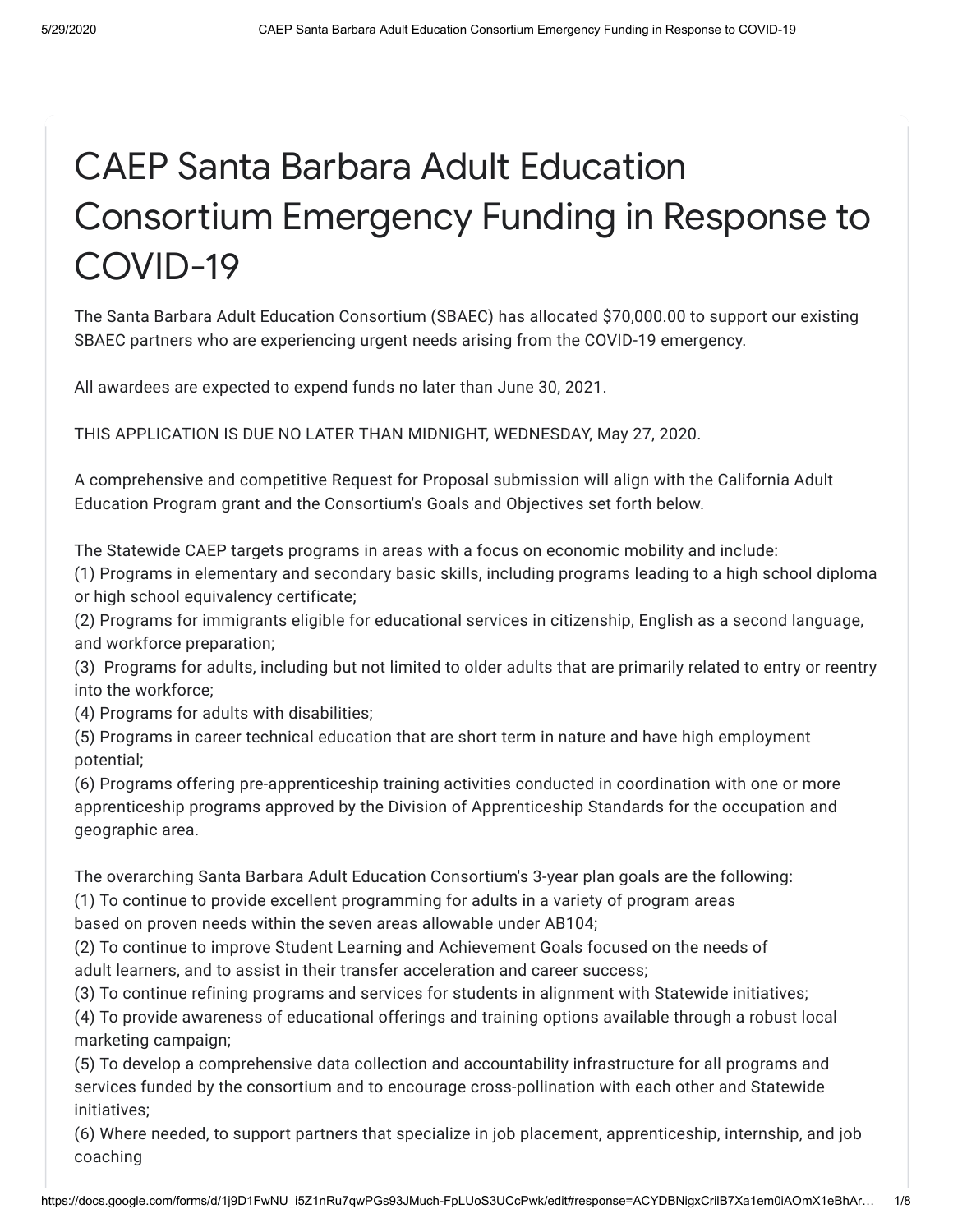| CAEP Fiscal Regulation for all Independent Contractors and External Partners: |  |  |
|-------------------------------------------------------------------------------|--|--|
|                                                                               |  |  |

(I) Indirect, for Profit, or Fringe Benefits are not allowable expenses and cannot be reimbursed.

(II) All Independent Contractors and External Partners must submit invoices to the CAEP Director for reimbursement.

| Are you an existing CAEP funding awardee? *        |
|----------------------------------------------------|
| Yes<br>$\blacktriangledown$                        |
| No                                                 |
|                                                    |
| Program Name*                                      |
| After School Tutoring at the Goleta Valley Library |
|                                                    |
| Primary Contact Name*                              |
| <b>Brent Field</b>                                 |
|                                                    |
| Primary Contact Email *                            |
| bfield@cityofgoleta.org                            |
|                                                    |
|                                                    |
| Primary Contact Phone*                             |
| 805-690-5137                                       |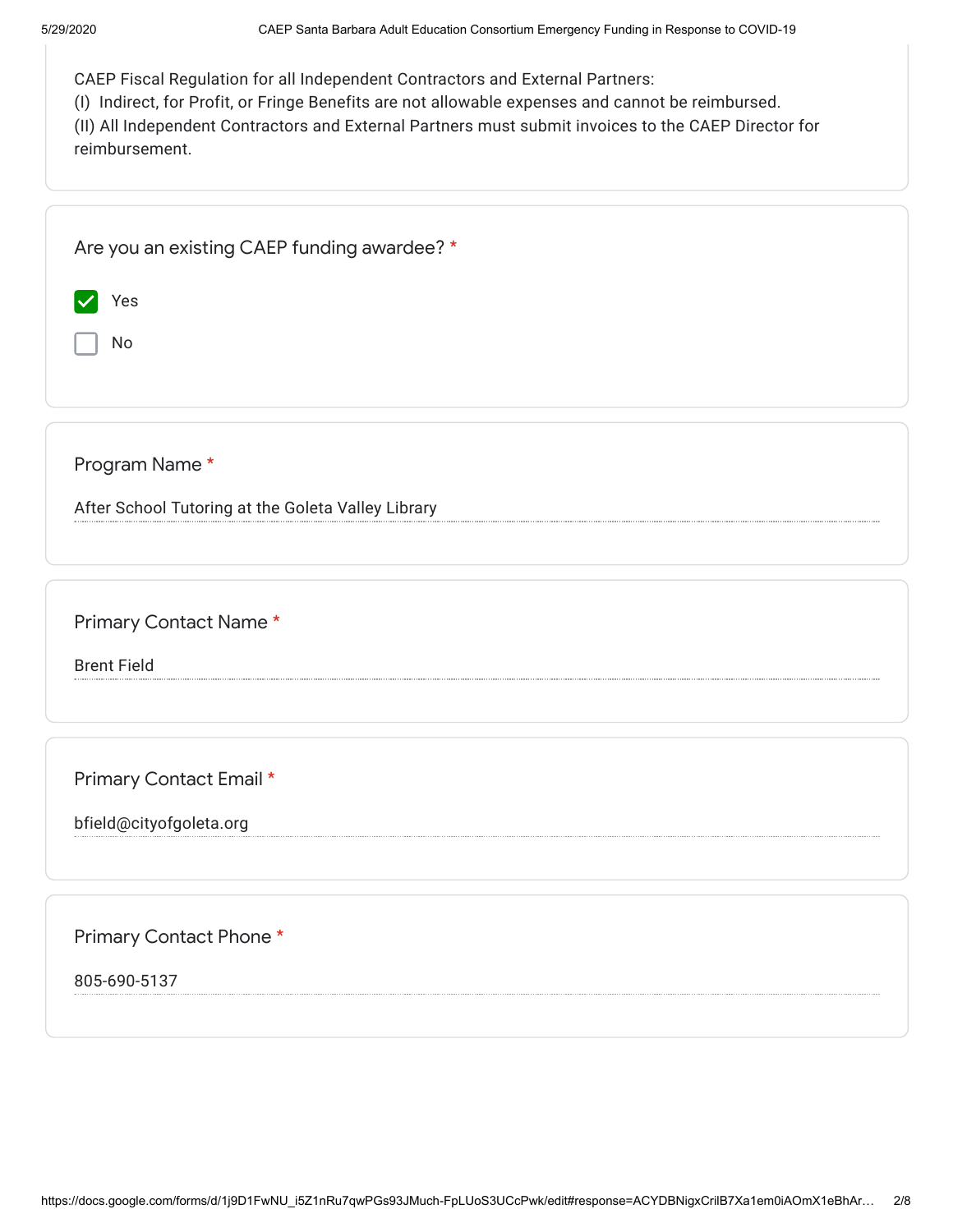| Applicable Noncredit Program Area *      |  |
|------------------------------------------|--|
| Adult Education (ABE, ASE, Basic Skills) |  |
| English as a Second Language/Literacy    |  |
| Adults in the Workforce                  |  |
| <b>Adults with Disabilities</b>          |  |
|                                          |  |

## 1. Executive Summary \*

Please provide an executive summary of your proposed plan. Describe goals and outcomes.

The Goleta Valley Library requests emergency funding so that it can reinstate the After School Tutoring program which has been suspended because of the pandemic.

Program goals:

- -- Recruit and train adults and older adults in technical and soft skills
- -- Tutor children in writing, reading, and arithmetic

-- Provide internet hotspots and video chat software to tutors and students so that tutors can instruct remotely and students can access Brainfuse HelpNow

- -- Launch and offer the program for the entire 2020 academic year
- -- Collect robust data to evaluate program

#### Program outcomes

- -- Fifty adults and older adults learn how to use online tutoring services and video conferencing software
- -- 1,000 children improve their reading, writing, and arithmetic skills
- -- 500 users of Brainfuse HelpNow per month
- -- Tutors and children do not enter library to instruct and learn
- -- Create a sustainable program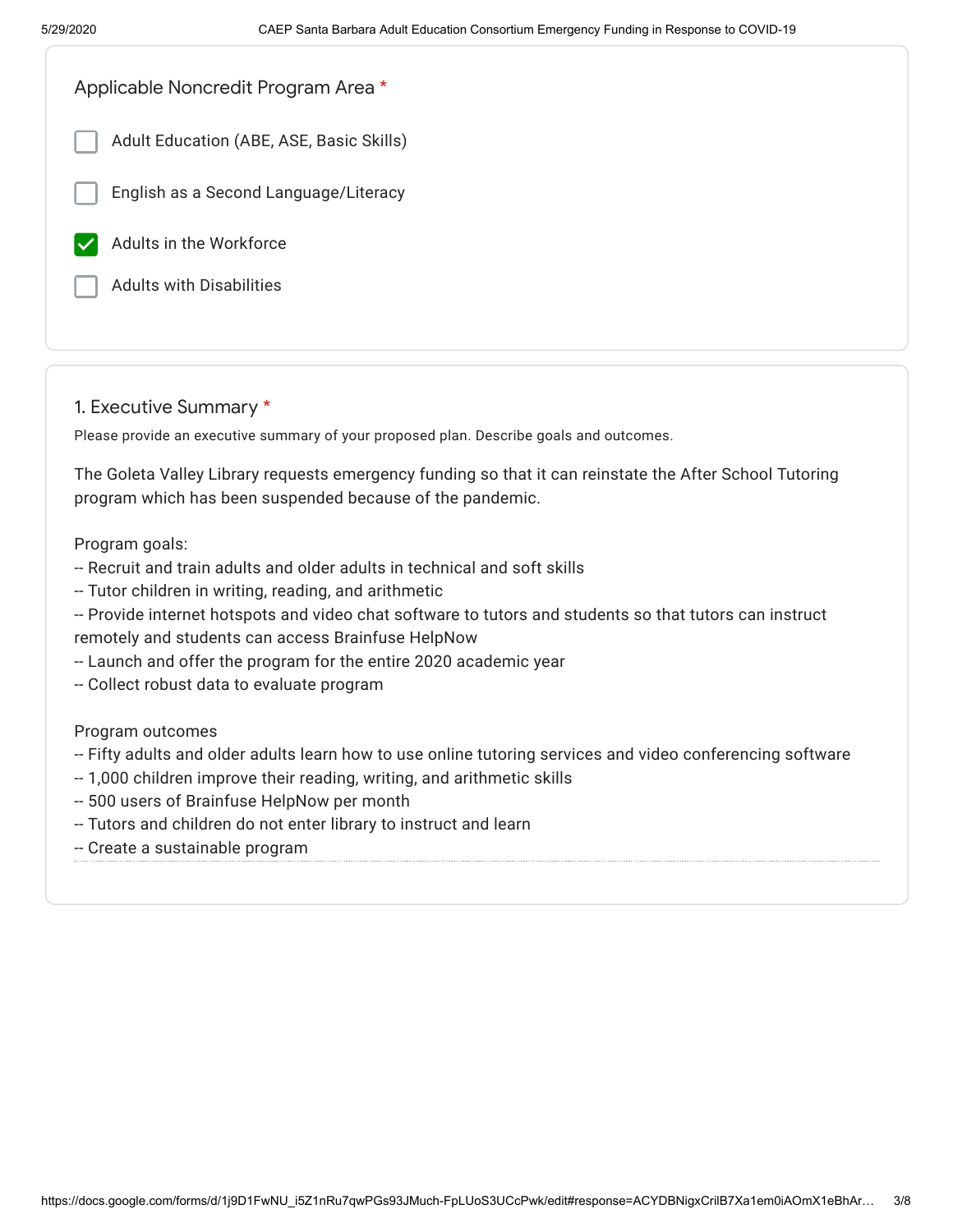## 2. Justification \*

Please justify the impact and need for emergency fiscal support.

Due to the Covid-19 pandemic, Goleta Valley Library suspended all programming including the After School program on March 13, 2020. While we continue to promote the remote use of Brainfuse to our K-5 students, we were unable to continue in-person instruction using our trained adult volunteer tutors, nor can we continue to recruit adult tutors.

The suspension of the program came at a key moment in the school year, just before the spring break, which did not allow GVL to recruit and train tutors or offer tutoring for the full academic year. Moreover, the ongoing library closure means that we do not have the data to determine the sustainability of the program which started in mid-October 2019. We have data for five of the eight months we intended to offer tutoring to Goleta elementary school students.

We have trained 18 adult tutors and are experiencing high demand by older adults to become tutors. We averaged 24 students and 35 adults per month attending the Tuesday and Thursday sessions (3-6 pm) at GVL from October 2019 through February 2020. Usage stats of the Brainfuse HelpNow online tutors show an average database use of 872 per month from October through December 2019, contrasted with usage of 168 per month from January through March 2020.

Emergency funding from the CAEP would allow GVL to continue the program into the 2020 academic year. The funding would support a library technician to coordinate the program as well as purchase video conferencing software and Wi-Fi hotspot hardware so that we can conduct tutoring offsite, i.e. remotely using the internet. Additionally, funding to promote the program would allow us to recruit more adult tutors and increase attendance by K-5 students.

An important additional benefit would be the acquisition of a new skill by adults and older adult tutors: learning how to effectively use video conferencing software to instruct young students.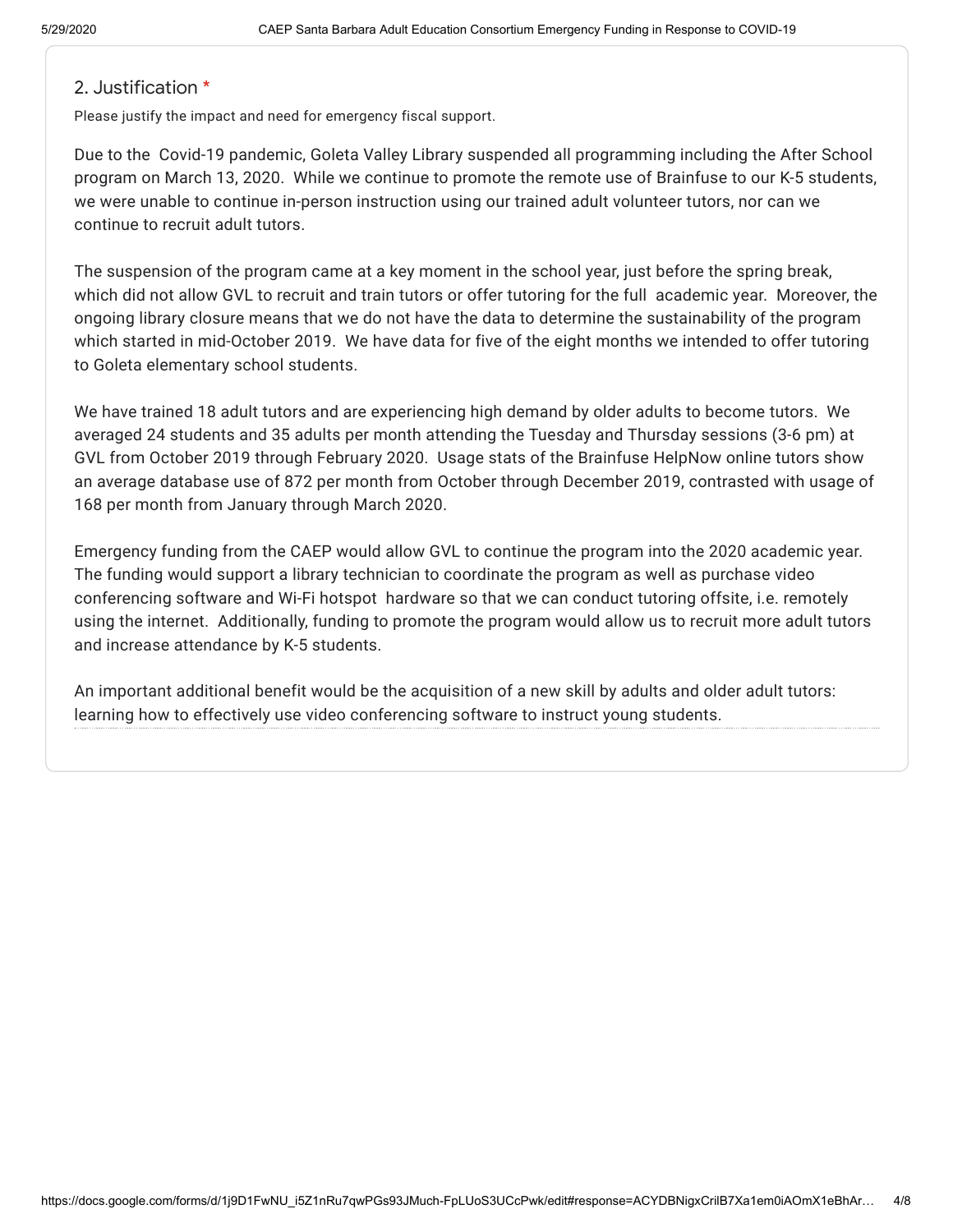#### 3. Alignment \*

Please describe how additional funds will further the Consortium's goals and objectives.

Additional funding would allow the Goleta Valley Library to continue recruit and train adults, including older adults in technical and soft skills so that they can enter or re-enter the workforce. The program satisfies the the Consortium's goals and objectives in the following areas as stated in the original 2019-2021 Consortium RFP for adult education funds:

-- The Statewide CAEP targets programs in areas with a focus on economic mobility and include: (3) Programs for adults, including but not limited to older adults that are primarily related to entry or reentry into the

workforce;

-- The overarching Santa Barbara Adult Education Consortium's 3-year plan goals are the following: (6) Where needed, to support partners that specialize in job placement, apprenticeship, internship, and job coaching

-- The Santa Barbara Adult Education Consortium's primary goals for upcoming 2019-2020 year are the following:

(6) Continue to support our existing SBCC programs that are aligned with the CAEP initiatives.

# 4. Activity Chart \*

Please use Activity Chart provided in the link under the instructions and email to [sbaebg@gmail.com](mailto:sbaebg@gmail.com). The Activity Chart should outline your program's specific objectives and activities, along with a timeline for completion, the person/agency responsible, outcomes and data capture methods. Please attach additional pages if necessary. \*

I certify that the Activity Chart has been completed and emailed to shaebg@gmail.com

## Total Budget Requested \*

\$31,000

1000 (Instructional Salaries) \*

Total dollars requesting for INSTRUCTIONAL PERSONNEL (include 25% for BENEFITS in 3000 section below)

\$0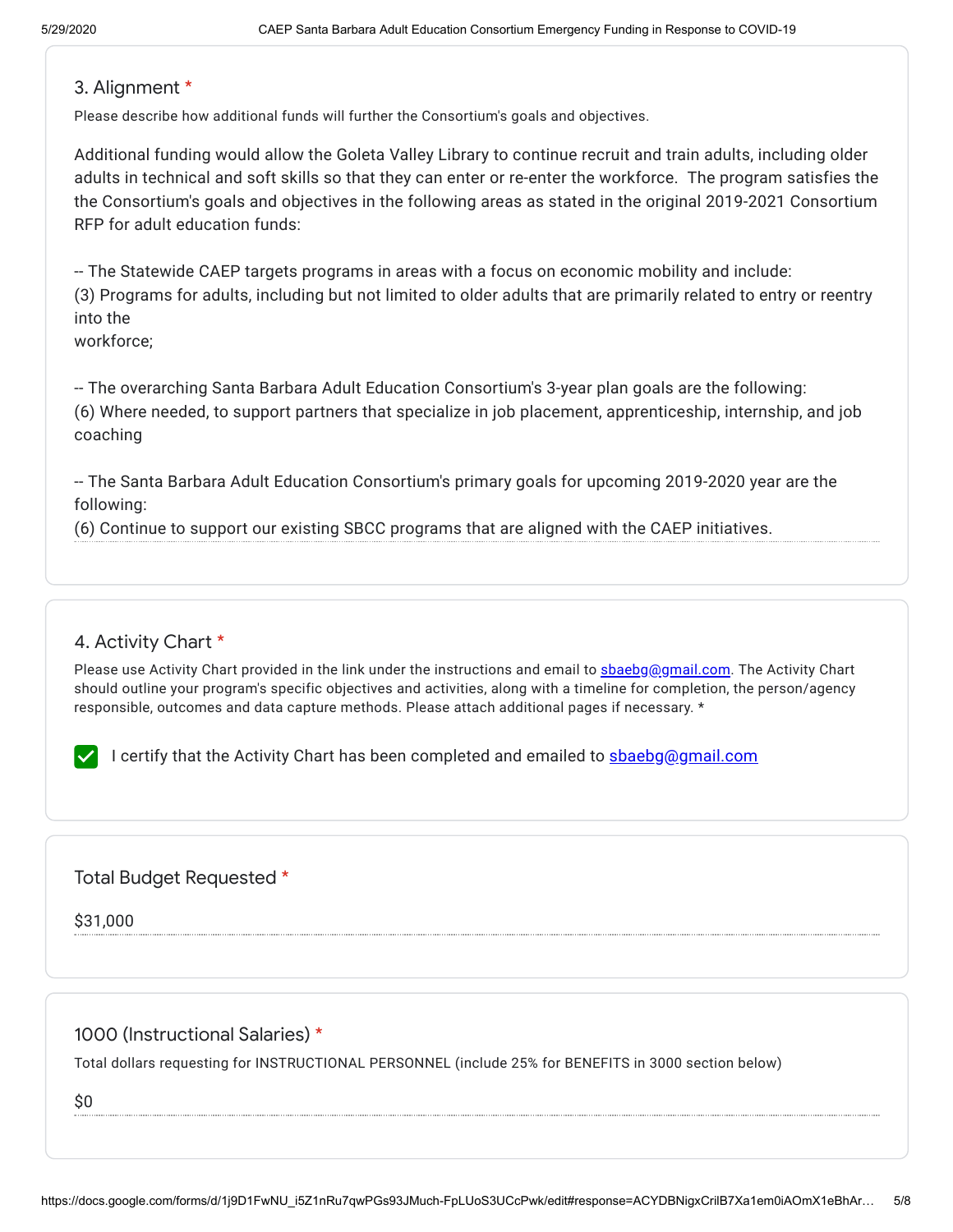## 1000 Detail \*

Please provide a detailed budget for this category.

N/A

2000 (Noninstructional Salaries) \*

Total dollars requesting for PERSONNEL (include 25% for BENEFITS in 3000 section below)

\$8,000

2000 Detail \*

Please provide a detailed budget for this category.

One library technician to coordinate program at \$25 per hour, 8 hours per week, for 40 weeks totals \$8,000

# 3000 (Benefits from 1000 and 2000 categories) \*

Total dollars requesting for BENEFITS . The average benefit rate is 25%.

\$2000

# 4000 \*

Total dollars requesting for INSTRUCTIONAL SUPPLIES and NON-INSTRUCTIONAL SUPPLIES and Computer Software (not Hardware).

#### \$13,800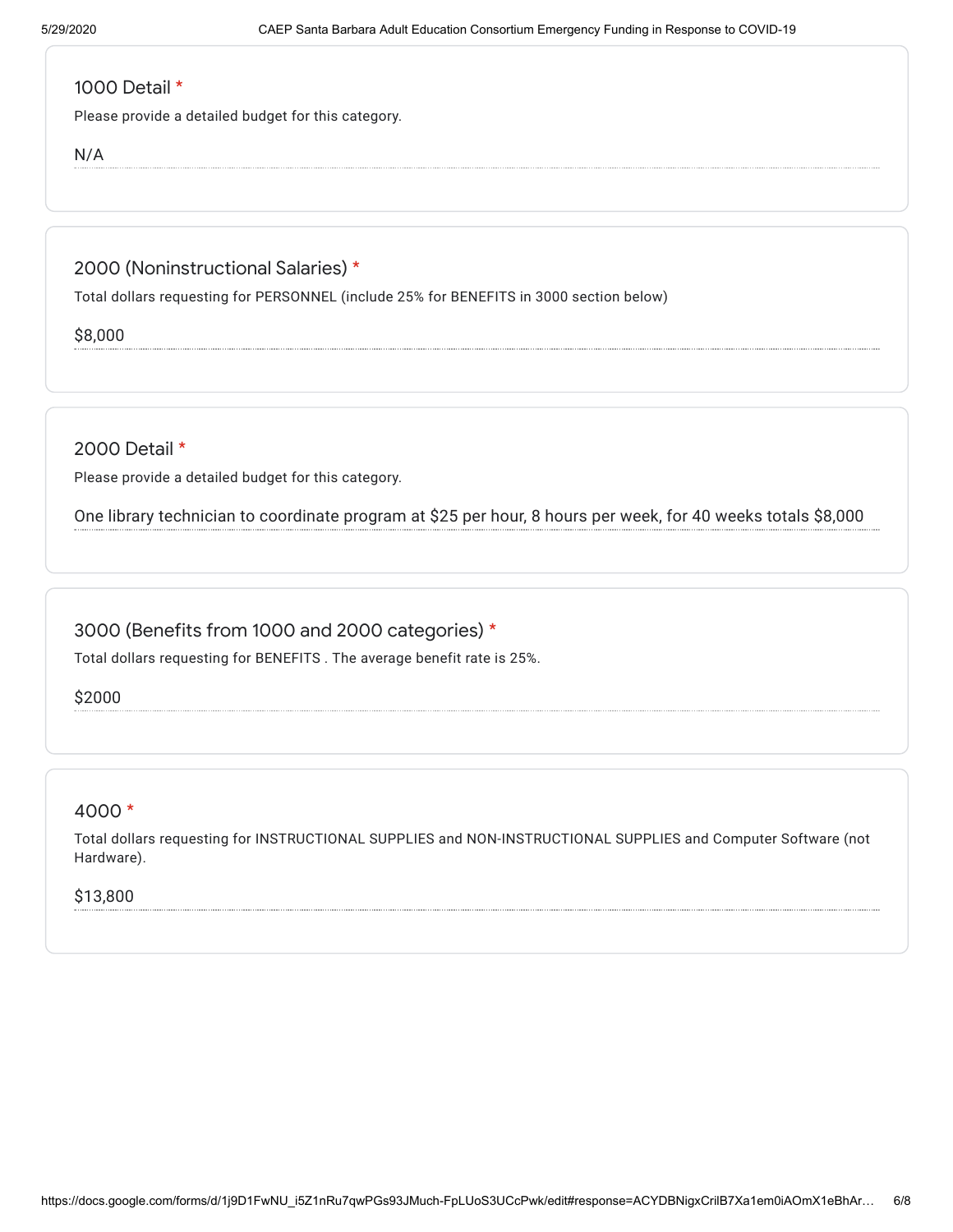## 4000 Detail \*

Please provide a detailed budget for this category.

- Zoom Pro video conferencing software for 6 hosts for 10 months at \$15 each totals \$900
- Brainfuse HelpNow online tutoring for one year totals \$10,900

- Advertising program on Facebook, SB Independent, Noozhawk, and Radio Bronco at \$500 each totals \$2,000

#### 5000 \*

Total dollars requesting for CONSULTANTS, MEETINGS, PROFESSIONAL DEVELOPMENT

\$0

# 5000 Detail \*

Please provide a detailed budget for this category.

N/A

## 6000 \*

Total dollars requesting for CAPITAL OUTLAY (Computer Hardware)

\$7,200

## 6000 Detail \*

Please provide a detailed budget for this category.

20 Wi-Fi hotspots for tutors and students each cost \$360 per year totaling \$7,200